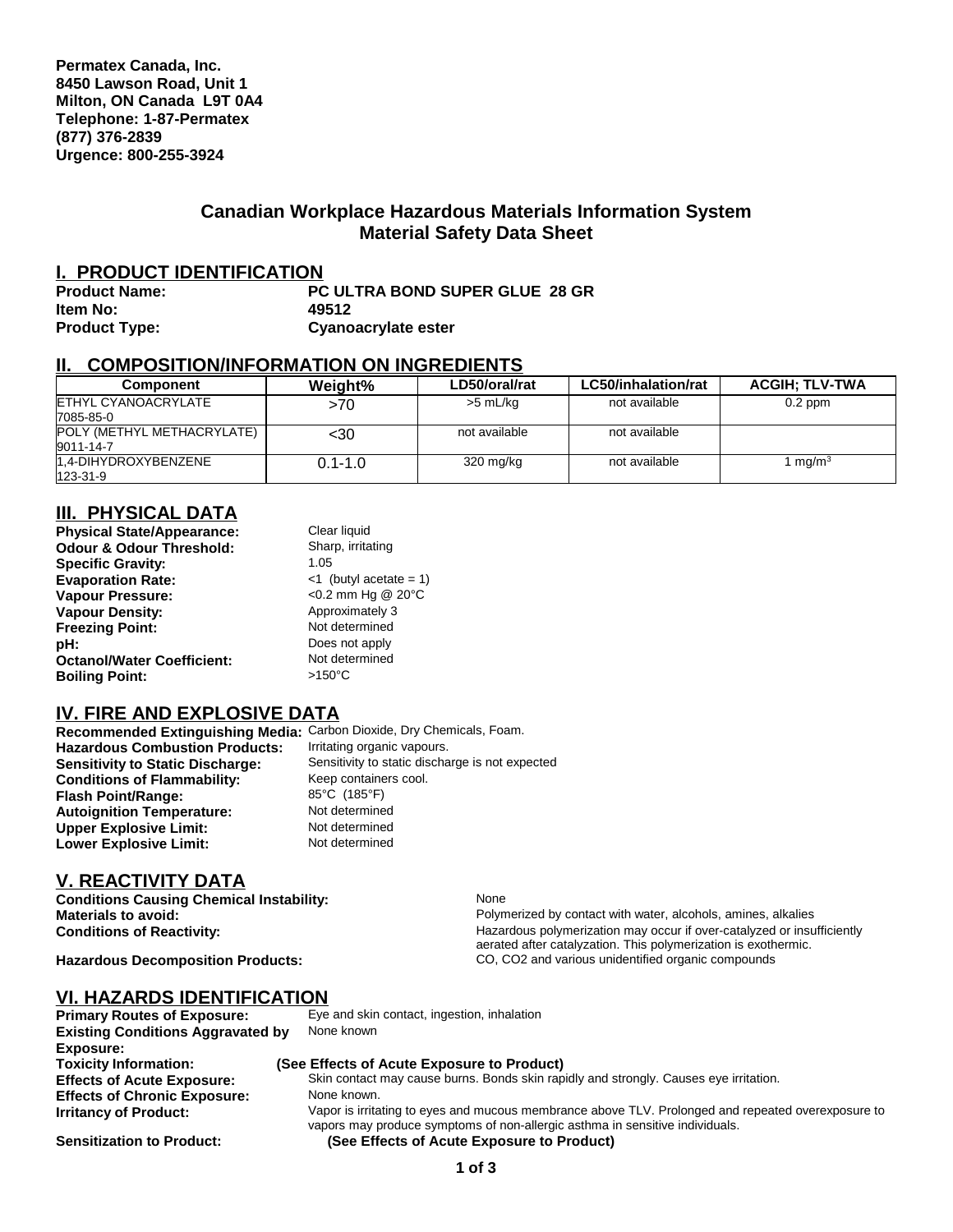#### **VI. HAZARDS IDENTIFICATION**

| Carcinogenicity:                                        | (See Effects of Chronic Exposure to Product) |  |
|---------------------------------------------------------|----------------------------------------------|--|
| <b>Reproductive Toxicity:</b>                           | (See Effects of Chronic Exposure to Product) |  |
| Teratogenicity:                                         | (See Effects of Chronic Exposure to Product) |  |
| Mutagenicity:                                           | (See Effects of Chronic Exposure to Product) |  |
| <b>Toxicologically Synergistic Products: None known</b> |                                              |  |
| <b>WHMIS Hazard Class:</b>                              | B3 COMBUSTIBLE LIQUIDS, D2B TOXIC MATERIALS  |  |

## **VII. PREVENTATIVE MEASURES**

| <b>Personal Protection</b>                                         |                                                                                                                                                                                                                                |
|--------------------------------------------------------------------|--------------------------------------------------------------------------------------------------------------------------------------------------------------------------------------------------------------------------------|
| Eyes:                                                              | Safety glasses.                                                                                                                                                                                                                |
| Skin:                                                              | Neoprene or nitrile gloves recommended. Do not wear protective clothes containing cotton.                                                                                                                                      |
| <b>Ventilation:</b>                                                | General; local exhaust ventilation as necessary to control any air contaminants to within their exposure<br>limits (or to the lowest feasible levels when limits have not been established) during the use of this<br>product. |
| <b>Engineering Controls:</b>                                       | No special precautions required                                                                                                                                                                                                |
| <b>Spill Procedures:</b>                                           | Flood with water to polymerize. Maintain good ventilation. Take up with an inert absorbent. Store in a<br>closed waste container until disposal.                                                                               |
| <b>Protection of Man and Environment:</b>                          | Follow Canadian and local regulations for disposal.                                                                                                                                                                            |
| Handling Procedures and Equipment: Store in a dry area below 35°C. |                                                                                                                                                                                                                                |
| <b>Special Handling Information:</b>                               | Avoid prolonged breathing of vapor. Keep away from eyes. Avoid prolonged contact with skin. Do not<br>smoke while using. Wash hands after use.                                                                                 |

| <b>VIII. FIRST AID MEASURES</b> |                                                                                                                                                                                                                                                                                                                                                                                                                                                                                                                                                                                                                                                                                                                                                                                        |
|---------------------------------|----------------------------------------------------------------------------------------------------------------------------------------------------------------------------------------------------------------------------------------------------------------------------------------------------------------------------------------------------------------------------------------------------------------------------------------------------------------------------------------------------------------------------------------------------------------------------------------------------------------------------------------------------------------------------------------------------------------------------------------------------------------------------------------|
| Ingestion:                      | Ingestion is not likely. The adhesive solidifies and adheres in the mouth. If lips are accidentally stuck<br>together, apply lots of warm water to the lips and encourage maximum wetting and pressure from saliva<br>inside the mouth. Peel or roll lips apart. Do not try to pull the lips with direct opposing action. Saliva will lift<br>the adhesive in one half to two days.                                                                                                                                                                                                                                                                                                                                                                                                    |
| Inhalation:                     | Move to fresh air in case of accidental inhalation of vapours. Oxygen or artificial respiration if needed.<br>Obtain medical attention.                                                                                                                                                                                                                                                                                                                                                                                                                                                                                                                                                                                                                                                |
| <b>Skin Contact:</b>            | Remove excess adhesive. Soak in warm, soapy water. The adhesive will come loose from the skin in<br>several hours. Cured adhesive does not present a health hazard even when bonded to the skin. For skin<br>adhesion, first immerse the bonded surfaces in warm, soapy water. Peel or roll the surfaces apart with the<br>aid of a blunt edge, e.g., spatula or teaspoon handle; then remove adhesive from the skin with soap and<br>water. Do not try to pull surfaces apart with a direct opposing action. Cyanoacrylates give off heat on<br>solidification. In rare cases, a large drop will increase in temperature enough to cause a burn. Burns<br>should be treated normally after the lump of cyanoacrylate is released from the tissue as described above.                  |
| Eye Contact:                    | In the event that eyelids are stuck together or bonded to the eyeball, wash thoroughly with warm water<br>and apply a gauze patch. The eye will open without further action, typically in 1-4 days. There will be no<br>residual damage. Do not try to open the eyes by manipulation. If cyanoacrylate is introduced into the eyes,<br>it will attach to the eye protein and will disassociate from it over intermittent periods, generally several<br>hours. This will cause periods of weeping until clearance is achieved. During this period, double vision<br>may be experienced together with a lachrymatory effect, and it is important to understand the cause and<br>realize that disassociation will normally occur within a matter of hours, even with gross contamination. |

#### **IX. SHIPPING INFORMATION**

# **Canadian Transportation of Dangerous Goods**<br>**Proper Shipping Name:** Not Regulated

|             |                              | Not Regulated |
|-------------|------------------------------|---------------|
|             | <b>Proper Shipping Name:</b> |               |
|             | <b>Hazard Class:</b>         | None          |
|             | UN/ID No:                    | None          |
|             |                              |               |
| <b>IATA</b> |                              |               |
|             | <b>Proper Shipping Name:</b> | Not regulated |

| Proper Shipping Name:     | <b>NOT requiate</b> |
|---------------------------|---------------------|
| <b>Class or Division:</b> | None                |
| <b>UN/ID Number:</b>      | None                |
|                           |                     |

| <b>IMDG</b>             |               |
|-------------------------|---------------|
| <b>Proper Shipping:</b> | Not regulated |
| <b>Hazard Class:</b>    | None          |
| <b>UN Number:</b>       | None          |

#### **X. PREPARATION INFORMATION**

**Estimated HMIS Classification:** HEALTH 2, FLAMMABILITY 2, PHYSICAL HAZARD 0 **HMIS is a registered trademark of the National Paint and Coatings Assn.**

**Estimated NFPA Rating:** HEALTH 2, FLAMMABILITY 2 , REACTIVITY 1